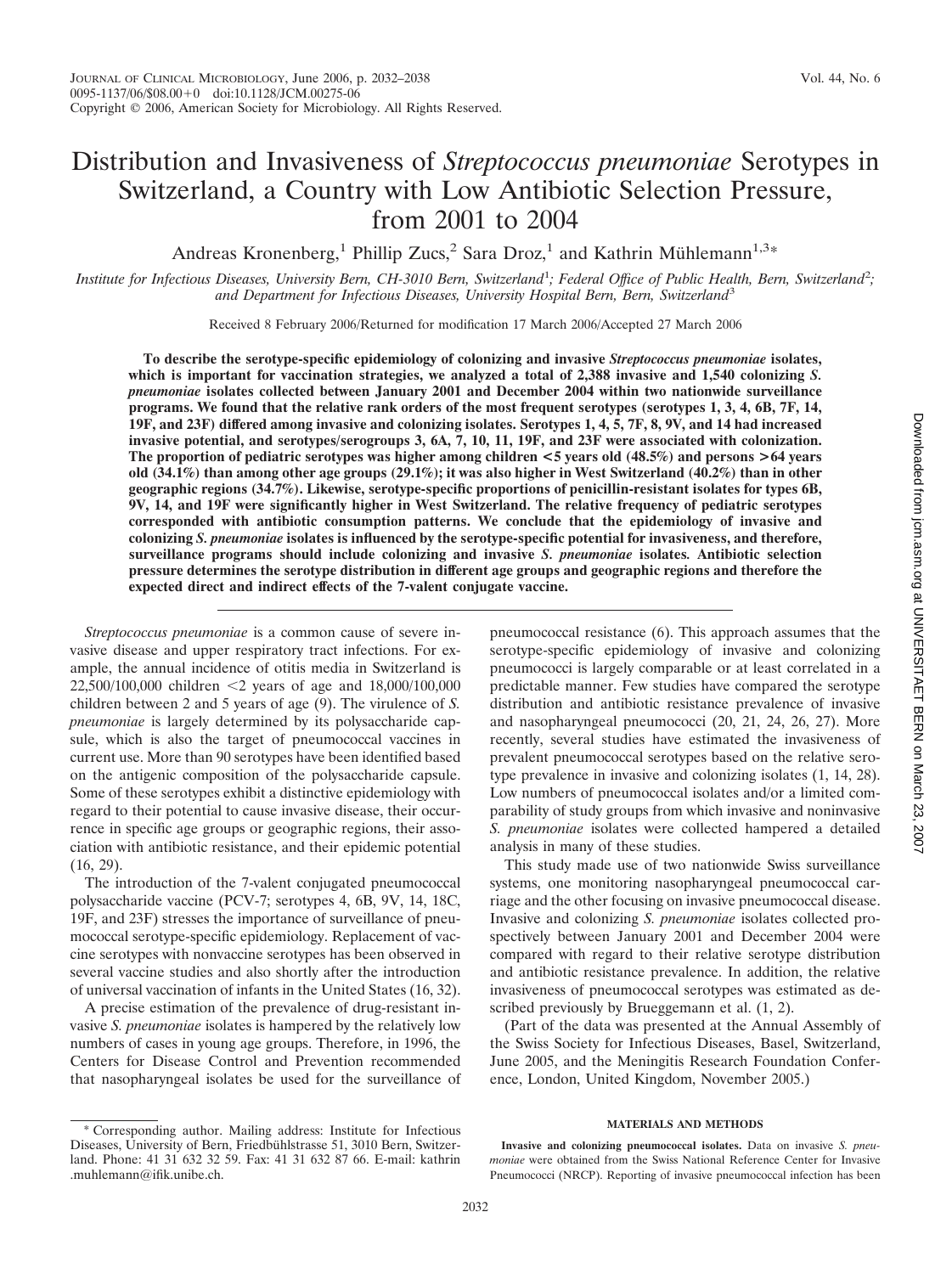mandatory in Switzerland since 1999 (http://www.bag.admin.ch). In March 2002, the NRCP (http://www.ifik.unibe.ch) was set up and has since been prospectively collecting clinical pneumococcal isolates from normally sterile body sites (blood, cerebrospinal fluid, and joint, pleural, and peritoneal fluid but not middle-ear fluid) sent by Swiss clinical microbiology laboratories. The referral of invasive pneumococcal isolates to the NRCP is voluntary. Nevertheless, it is estimated that the center receives >95% of all invasive isolates cultured in Switzerland. For instance, the number of invasive infections reported to the Swiss Federal Office of Public Health during the years 2003 and 2004 was 924 and 1,000, respectively. During the same time, the NRCP received 901 and 968 isolates, respectively. In this study, data on invasive isolates from March 2002 to December 2004 were included.

Data on colonizing pneumococci were obtained from the Pneumococcal Resistance Study that is being conducted within the Swiss Sentinel System. This nationwide, ongoing, prospective pneumococcal surveillance study has been described in detail previously (25). In brief, nasopharyngeal swabs are collected from all outpatients who present with acute otitis media or pneumonia to practitioners participating in the sentinel network. *S. pneumoniae* is being cultured from the swabs at the Institute for Infectious Diseases, University of Bern, Bern, Switzerland, as previously described (25). In this study, data for nasopharyngeal isolates from January 2001 to December 2004 were included.

Serotyping and resistance testing were done for all invasive and colonizing bacterial isolates included in this study at the Institute for Infectious Diseases, University of Bern, Switzerland, as previously described for the colonizing isolates (25). In brief, capsular serotyping was done on all isolates by a Quellung reaction using antiserum from the Statens Serum Institute (Copenhagen, Denmark). All isolates were tested against oxacillin (1-µg disk), erythromycin, cotrimoxazole, and levofloxacin by the disk diffusion method. For isolates with reduced susceptibility to any of these four antibiotics, MICs were determined by use of the E test method (AB Biodisk) according to Clinical and Laboratory Standards Institute (CLSI) (formerly NCCLS) guidelines (7). Data on patients' age and gender were available for invasive and colonizing isolates, whereas patients' canton (state) of residence was derived from the sending laboratory's or sentinel physician's address. Also, for invasive isolates, the anatomical site of isolation was known.

**Antibiotic consumption data.** Data on outpatient antibiotic sales were provided by IMH-IMS Health Market Research and have partially been published previously (11). Defined daily doses (DDD) per 1,000 inhabitants daily were calculated using WHO standard doses and demographic information from the last census in 2000.

**Statistical analysis.** Serotype distribution was analyzed for invasive and colonizing isolates by age group and geographic region. For the purpose of geographic comparisons, Switzerland was divided into two regions, the Frenchspeaking West and the remaining parts of the country (designated "other"), as described previously (25).

Serotype/serogroup-specific penicillin resistance was calculated as the proportion of penicillin-nonsusceptible *S. pneumoniae* (PNSP) isolates in each serotype/ serogroup.

An odds ratio (OR) was calculated for the likelihood of an individual serotype/ serogroup being isolated from a sterile site compared to merely colonizing a patient, as described previously (1). For the main analysis, all other serotypes/ serogroups served as the reference group. For comparison with the literature, the analysis was repeated with serotype 14 as a fixed reference (2). Age and geographic region were added to the model as potential confounders.

Descriptive analysis, analysis of variance, and logistic regression analysis were performed using StatView (version 5.0; SAS Institute). Proportions were compared with the chi-square or Fisher's exact test as appropriate. A cutoff *P* value of  $\leq 0.05$  (two-tailed) was used for all statistical analyses.

#### **RESULTS**

A total of 2,388 invasive *S. pneumoniae* isolates collected by the NRCP between March 2002 and December 2004 were analyzed. Invasive isolates were obtained mainly from blood cultures (90.8%) or cerebrospinal fluid (3.5%). In addition, the study included data on 1,540 nasopharyngeal pneumococcal isolates collected between January 2001 and December 2004 within the Swiss Sentinel Surveillance Network, designated as colonizing *S. pneumoniae* isolates. Invasive and colonizing study isolates showed different distributions for patients' age

| TABLE 1. Characteristics of 2,388 invasive pneumococcal isolates |
|------------------------------------------------------------------|
| from the Swiss National Reference Center (March 2002 to          |
| December 2004) and 1,540 pneumococcal nasopharyngeal             |
| isolates from the Swiss Sentinel Surveillance Network            |
| (January 2001 to December 2004)                                  |

| Parameter                          | No. $(\%)$ of pneumococcal<br>isolates | $\overline{P}$ |                |
|------------------------------------|----------------------------------------|----------------|----------------|
|                                    | Invasive                               | Colonizing     |                |
| Total                              | 2,388 (100)                            | 1,540(100)     |                |
| Age groups (yr)                    |                                        |                | < 0.001        |
| $<$ 5                              | 204(9.3)                               | 972 (63.3)     | < 0.001        |
| $5 - 64$                           | 869 (39.6)                             | 538 (35.0)     | 0.005          |
| >65                                | 1,121(51.1)                            | 26(1.7)        | < 0.001        |
| Male                               | 1,249 (56.8)                           | 833 (54.3)     | $NS^a$         |
| West Switzerland                   | 763 (32.0)                             | 735 (48.0)     | < 0.001        |
| Antibiotic nonsusceptibility       |                                        |                |                |
| Penicillin (MIC $> 0.06$ mg/liter) | 257(10.8)                              | 217(14.1)      | 0.002          |
| Penicillin (MIC $> 2$ mg/liter)    | 33(1.4)                                | 8(0.5)         | 0.010          |
| Erythromycin                       | 320 (13.4)                             | 200(13.0)      | <b>NS</b>      |
| Cotrimoxazole                      | 454 (19.0)                             | 290 (18.8)     | <b>NS</b>      |
| Levofloxacin                       | 28(1.2)                                | 1(0.1)         | < 0.001        |
| Serotypes <sup>b</sup>             |                                        |                |                |
| $\mathbf{1}$                       | 131(5.5)                               | 26(1.7)        | < 0.001        |
| 3                                  | 252(10.6)                              | 181 (11.8)     | NS             |
| $\overline{4}$                     | 182 (7.6)                              | 18(1.2)        | $<\!\!0.001$   |
| 5                                  | 8(0.3)                                 | 1(0.1)         | NS             |
| 6                                  | 82 (3.4)                               | 93(6.0)        | < 0.001        |
| 6A                                 | 0(0.0)                                 | 6(0.4)         | 0.004          |
| 6B                                 | 105(4.4)                               | 116(7.5)       | < 0.001        |
| 7                                  | 40(1.7)                                | 33(2.1)        | <b>NS</b>      |
| 7F                                 | 151 (6.3)                              | 14(0.9)        | $<\!\!0.001$   |
| 8                                  | 101(4.2)                               | 11(0.7)        | < 0.001        |
| 9                                  | 93 (3.9)                               | 52(3.4)        | <b>NS</b>      |
| 9V                                 | 99 (4.1)                               | 21(1.4)        | < 0.001        |
| 10                                 | 27(1.1)                                | 31(2.0)        | 0.030          |
| 11                                 | 48(2.0)                                | 70 (4.5)       | $< \!\! 0.001$ |
| 14                                 | 366 (15.3)                             | 108(7.0)       | < 0.001        |
| 15                                 | 27(1.1)                                | 56 (3.6)       | $< \!\! 0.001$ |
| 18C                                | 72(3.0)                                | 74 (4.8)       | 0.004          |
| 19A                                | 68 (2.8)                               | 41(2.7)        | NS             |
| 19F                                | 93 (3.9)                               | 252 (16.4)     | < 0.001        |
| 22                                 | 72(3.0)                                | 28 (1.8)       | 0.022          |
| 23                                 | 23(1.0)                                | 32(2.1)        | 0.005          |
| 23F                                | 162(6.8)                               | 123(8.0)       | <b>NS</b>      |
| Other                              | 132(5.5)                               | 88 (5.7)       | NS             |
| Not typeable                       | 54(2.3)                                | 65(4.2)        | < 0.001        |

*a* NS, not significant (*P*  $> 0.05$ ). *b* Numbers for serogroups 6, 7, 9, and 23 do not include serotypes 6B, 7F, 9V, and 23F.

and geographic provenance: colonizing isolates were cultured more often from children  $\leq$ 5 years of age and were from the Western part of Switzerland (Table 1). These potentially confounding variables were taken into account in the multivariate analysis.

**Serotype/serogroup distribution among invasive and colonizing isolates.** Capsular serotyping of isolates yielded 41 different serotypes/serogroups. A small percentage of isolates (3.1%) were nontypeable. With the exception of serotypes 5 and 6A, serotypes/serogroups that accounted for  $\leq 1\%$  of all isolates were combined into a group designated "other" for further analyses (Table 1). Serotype/serogroup distribution differed between invasive and colonizing isolates (Table 1). In the univariate analysis, serotypes/serogroups 1, 4, 7F, 8, 9V, 14, and 22 occurred significantly more often among invasive iso-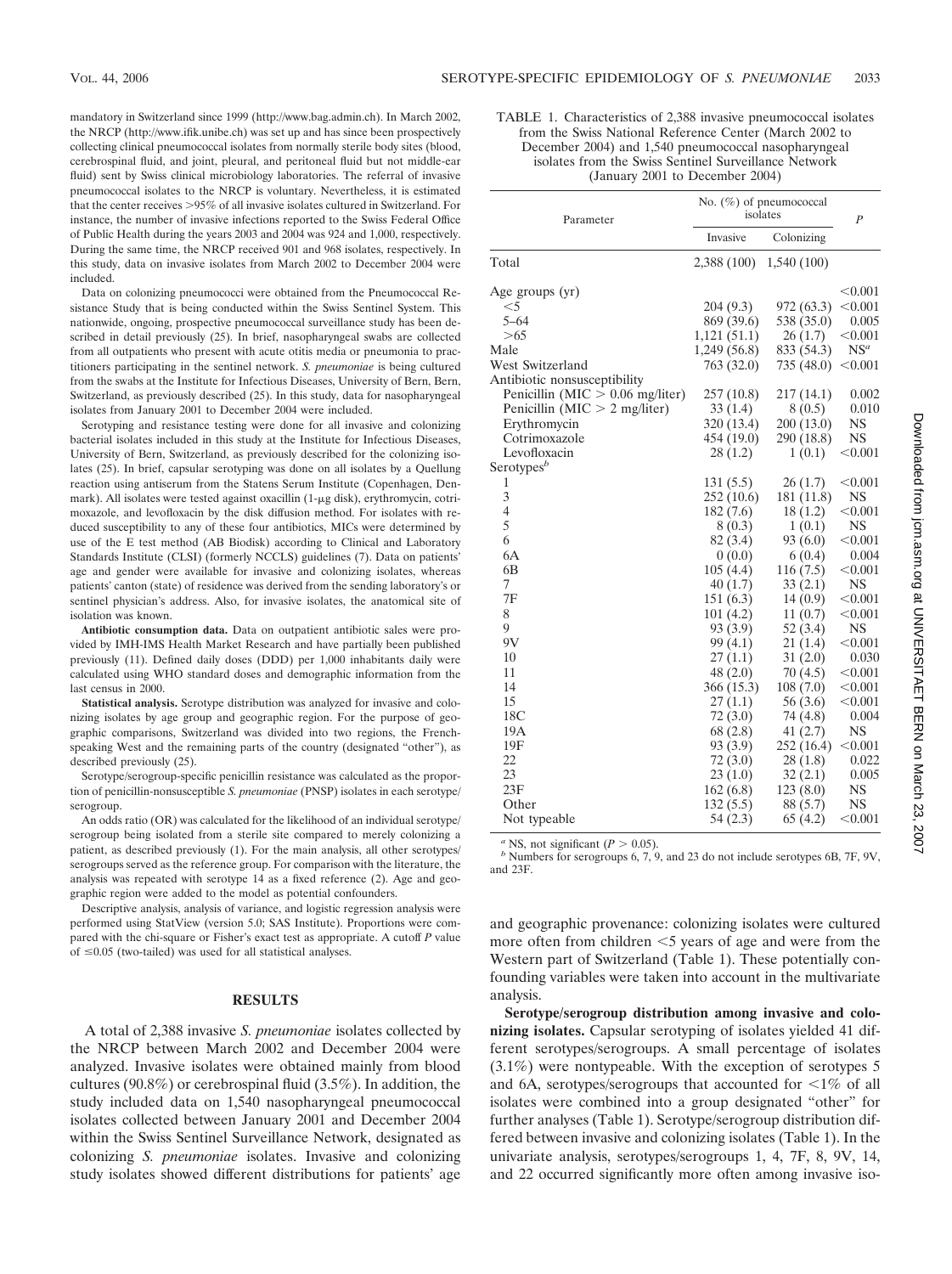

FIG. 1. ORs and 95% confidence intervals for the probability of *S. pneumoniae* being isolated from a normally sterile site compared to being isolated from the nasopharynx for different serotypes/serogroups adjusted for age and geographic region. The numbers in parentheses next to the serotypes/serogroups on the *x* axis indicate the number of isolates.

lates. Serotypes/serogroups 6, 6B, 10, 11, 15, 18C, 19F, and 23 and nontypeable isolates were more frequent among colonizing isolates. Among the rare serotypes/serogroups  $\left( \langle 1\% \rangle$  of all isolates), serotype 5 was represented by eight (0.3%) invasive isolates and one  $(0.1\%)$  colonizing isolate  $(P > 0.05)$ , serotype 6A was found only among colonizing isolates  $(0.4\%, P =$ 0.004), serotype 12F occurred only among invasive isolates  $(0.7\%, P < 0.001)$ , and serotype 38 was less frequent among invasive isolates  $(0.1\%)$  than among colonizing isolates  $(0.6\%)$  $(P = 0.002)$ .

**Association of serotypes/serogroups with invasiveness.** ORs were calculated for individual serotypes/serogroups in a logistic regression model adjusting for age and geographic region (Fig. 1). Serotypes 1 (OR, 2.9; 95% confidence interval [CI], 1.8 to 4.7), 4 (OR, 4.7; 95% CI, 2.7 to 8.1), 7F (OR, 6.2; 95% CI, 3.4 to 11.5), 8 (OR, 4.4; 95% CI, 2.2 to 8.7), 9V (OR, 2.4; 95% CI, 1.3 to 4.3), and 14 (OR, 3.0; 95% CI, 2.2 to 4.0) were significantly associated with invasive isolates (Fig. 1). These six serotypes contributed 43.1% of all invasive isolates compared to 12.9% of all colonizing isolates ( $P < 0.001$ ). Serotype 14 was the most prominent invasive serotype, comprising 15.3% of invasive isolates, but it also belonged to the more prevalent colonizing serotypes (7% of all colonizing isolates). Serotypes 3 (OR, 0.4; 95% CI, 0.3 to 0.6), 7 (OR, 0.5; 95% CI, 0.3 to 0.95), 10 (OR, 0.5; 95% CI, 0.2 to 0.9), 11 (OR, 0.6; 95% CI, 0.3 to 0.95), 15 (OR, 0.4; 95% CI, 0.2 to 0.8), 19F (OR, 0.3; 95% CI, 0.2 to 0.4), and 23 (OR, 0.4; 95% CI, 0.2 to 0.9) were significantly associated with colonizing isolates (Fig. 1). Together, they contributed 42.5% of all colonizing isolates compared to 21.4% of all invasive isolates  $(P < 0.001)$ .

When the logistic regression analysis of the association of individual serotypes/serogroups with invasive and colonizing isolates was repeated using serotype 14 as a reference in analogy to the study reported previously by Brueggemann et al. (2), similar results were obtained. Serotypes 1, 4, 7F, 8, 9V, and 19A were at least as invasive as serotype 14, whereas all other serotypes tested were significantly more often associated with colonization than serotype 14.

Small numbers did not allow for an in-depth analysis of serotype-specific invasiveness among different age groups.

However, the observed trends confirmed the findings of the overall analysis (data not shown).

**Serotype/serogroup distribution by age and geographic region.** The serotype distribution did not differ significantly between the age groups 0 to 1 and 2 to 4 years and between the age groups 5 to 16 and 17 to 64 years (data not shown), which were therefore pooled for further analysis. Figure 2 illustrates the distribution of serotypes/serogroups by age group and geographic region. The following associations were confirmed by multivariate analysis, adjusting for geographic region or age group (as appropriate) and colonizing versus invasive isolates (data not shown): (i) serotypes/serogroups 6 ( $P = 0.009$ ), 6B  $(P < 0.001)$ , 14 ( $P = 0.008$ ), 15 ( $P = 0.003$ ), 19F ( $P < 0.001$ ), and  $23F (P < 0.001)$  were most common among young children  $<$  5 years of age; (ii) serotypes/serogroups 1 ( $P < 0.001$ ), 3 ( $P <$ 0.001),  $7 (P = 0.01)$ ,  $7 F (P = 0.05)$ ,  $8 (P = 0.001)$ ,  $9 (P = 0.04)$ , and 22 ( $P = 0.001$ ) were more frequent among older children and adults; and (iii) serotypes/serogroups  $9 (P = 0.05)$  and 19A  $(P = 0.02)$  prevailed in the western part of Switzerland, while serotypes 3 ( $P = 0.04$ ) and 7F ( $P = 0.03$ ) were more frequent in other areas.

**Serotype/serogroup and antibiotic resistance.** The overall proportions of PNSP (MIC  $> 0.06$  mg/liter) and high-level penicillin (MIC  $\geq 2$  mg/liter), erythromycin, cotrimoxazole, and levofloxacin resistance were 12.1%, 1.0%, 13.2%, 18.9%, and 0.7%, respectively.

PNSP isolates were significantly more frequent among colonizing isolates, while high-level resistance to levofloxacin and penicillin was more frequent among invasive isolates. These differences remained significant for high-level penicillin resistance and levofloxacin resistance after adjustment for age and geographic region ( $P = 0.04$  for each antibiotic). Half (48.8%) of the isolates with high-level penicillin resistance belonged to serotype 14. Serotype distribution among levofloxacin-resistant isolates was more diverse (data not shown).

Serotype-specific PNSP proportions (serotype-specific resistance [SSR]) differed between serotypes/serogroups (Table 2). PNSP proportions were higher in serotypes/serogroups 5, 6A, 6B, 9, 9V, 14, 15, 19A, 19F, and 23F and nontypeable isolates.

In the univariate analysis, SSR differed significantly between colonizing and invasive *S. pneumoniae* isolates for serotypes/ serogroups 1 (11.5 versus  $0\%$ ;  $P = 0.004$ ), 9 (without 9V, 28.8) versus  $7.5\%; P = 0.001$ , and  $23F(9.8 \text{ versus } 20.4\%; P = 0.02)$ . After controlling for age and geographic region, 23F remained the only serotype for which SSR and invasiveness were significantly associated (adjusted OR, 3.38; 95% CI, 1.34 to 8.55;  $P = 0.009$ ). Interestingly, four serotypes with high odds ratios for the association with invasiveness (serotypes 1, 4, 7F, and 8) belonged to the serotypes with the lowest SSR (Table 2 and Fig. 1). However, there was no significant linear correlation between the OR for invasiveness and SSR. As illustrated in Fig. 1, serotype 3 and serogroup 7, which were more prevalent among colonizing serotypes, had low SSR, and serotypes 14 and 9V, which belong to the "invasive" serotypes, had high SSR.

SSR did not vary significantly by age group (data not shown). However, SSR proportions for serotypes 6B, 9V, 14, and 19F and nontypeable isolates were significantly higher in the West than in other geographic regions (Table 2). Interestingly, serotypes 6B, 9V, 14, and 19F belong to the five so-called pediatric serotypes.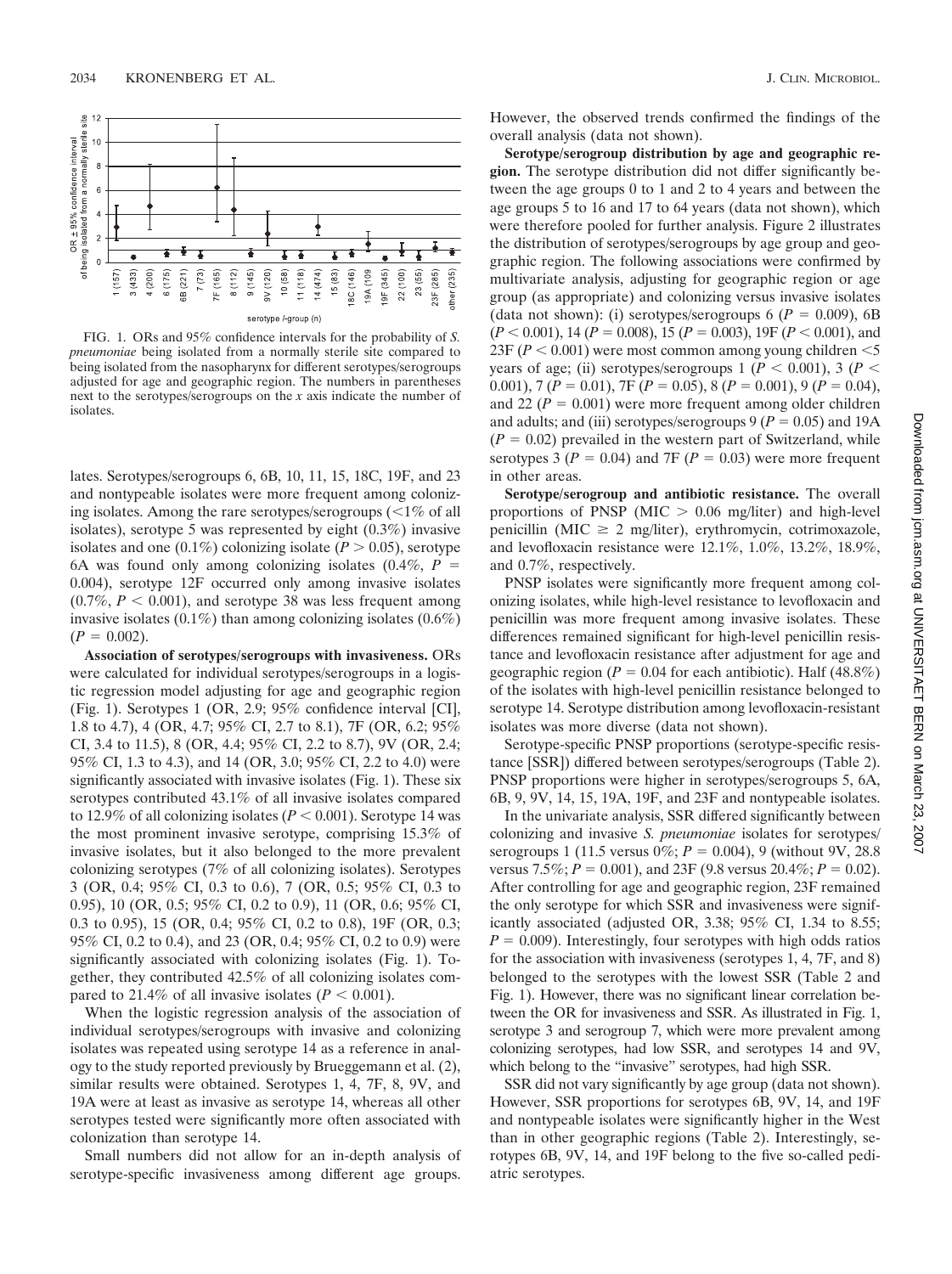

FIG. 2. Serotype/serogroup distribution of invasive (A and C) and colonizing (B and D) *S. pneumoniae* isolates by age group and geographic region. The numbers in parentheses next to the serotypes/serogroups on the *x* axis indicate the number of isolates.

| by geographic region |                    |         |      |       |                |
|----------------------|--------------------|---------|------|-------|----------------|
| Serotype/serogroup   | No. of<br>isolates | $%$ SSR |      |       | D <sup>a</sup> |
|                      |                    | All     | West | Other |                |
|                      | 157                | 1.9     | 0.0  | 2.7   | NS             |
| 3                    | 433                | 0.7     | 1.4  | 0.3   | NS             |
|                      | 200                | $1.0\,$ | 1.6  | 0.7   | NS             |

TABLE 2. Serotype/serogroup-specific penicillin resistance of invasive and colonizing *S. pneumoniae* isolates

| э            | 499 | U.7  | 1.4            | U.G            | LN D      |
|--------------|-----|------|----------------|----------------|-----------|
| 4            | 200 | 1.0  | 1.6            | 0.7            | <b>NS</b> |
| 5            | 9   | 66.7 | 50             | 80             | NS        |
| 6            | 175 | 10.3 | 6.5            | 13.2           | <b>NS</b> |
| 6А           | 6   | 16.7 | $\overline{0}$ | 20             | <b>NS</b> |
| 6B           | 221 | 14.5 | 21.8           | 8.3            | 0.01      |
| 7            | 73  | 1.4  | 3.7            | 0.0            | NS        |
| 7F           | 165 | 1.2  | 0.0            | 1.6            | NS.       |
| 8            | 112 | 0.0  | $\overline{0}$ | $\overline{0}$ | <b>NS</b> |
| 9            | 145 | 15.2 | 23.4           | 8.6            | NS.       |
| 9V           | 120 | 28.3 | 50.0           | 14.9           | < 0.001   |
| 10           | 58  | 5.2  | 0.0            | 7.7            | <b>NS</b> |
| 11           | 118 | 5.9  | 9.8            | 3.0            | NS.       |
| 14           | 474 | 19.6 | 32.3           | 11.8           | < 0.001   |
| 15           | 83  | 15.7 | 8.1            | 21.7           | <b>NS</b> |
| 18C          | 146 | 3.4  | 3.6            | 3.3            | NS        |
| 19A          | 109 | 39.4 | 49.1           | 30.4           | NS        |
| 19F          | 345 | 25.5 | 32.7           | 19.8           | 0.02      |
| 22           | 100 | 8.0  | 3.1            | 10.4           | NS.       |
| 23           | 55  | 9.1  | 5.3            | 11.1           | NS        |
| 23F          | 285 | 15.8 | 15.6           | 16.0           | NS        |
| Not typeable | 119 | 15.1 | 24.1           | 7.7            | 0.02      |

*<sup>a</sup> P* value was adjusted for age group and the proportion of colonizing and invasive isolates. NS, not significant  $(P > 0.05)$ .

**Pediatric serotypes and vaccine coverage.** The pediatric serotypes 6B, 9V, 14, 19F, and 23F were found more frequently among children -5 years of age (48.5%) and elderly patients (34.1%) than among patients between 5 and 64 years old  $(29.1\%) (P < 0.001$  for children  $\leq 5$  years old;  $P = 0.007$  for elderly patients  $>64$  years old) (Table 3). The proportions of pediatric serotypes did not differ significantly between the age groups 0 to 6 months (43.0%), 7 to 24 months (49.8%), and 25 to 48 months (46.8%). Also, pediatric serotypes did not occur more frequently among women of childbearing age  $(17 \text{ to } < 45)$ years old) than among men of the same age group (27.1% versus 28.9%, respectively). There was a trend towards a higher proportion of pediatric serotypes in the Western region (Table 3).

The stratified analysis for penicillin-susceptible and PNSP isolates showed that the variation of the proportion of pediatric serotypes by age group was seen only among penicillin-susceptible isolates (Table 3). In the Western region, the predominance of pediatric serotypes occurred only among PNSP isolates.

The proportions of invasive (46.2%) and colonizing (48.3%) isolates covered by PCV-7 (excluding potentially cross-reacting serotypes) were relatively low but comparable. The proportions were higher among infants  $\leq$  years of age (65.1% for invasive and 56.1% for colonizing isolates) and children 2 to 4 years old (51.3% for invasive and 49.9% for colonizing isolates). Similar, albeit smaller, variations were found for the proportion of vaccine serotypes in different age groups and geographic regions. This is not unexpected, since five of the seven serotypes included in the vaccine belong to the pediatric serotypes.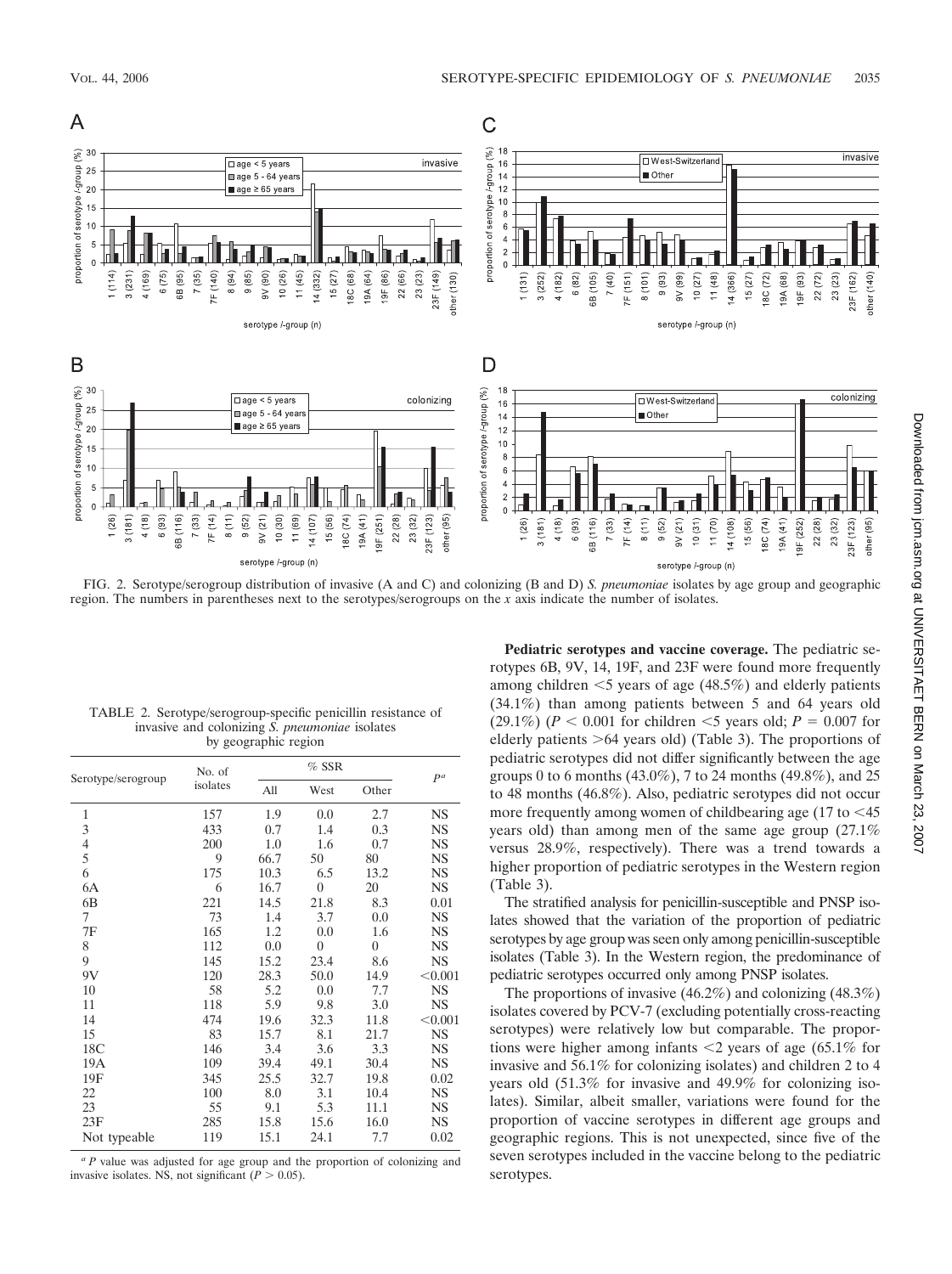TABLE 3. Risk factors for pneumococcal carriage or invasive disease with pediatric serotypes (6B, 9V, 14, 19F, and 23F) among 3,928 children and adults in Switzerland from 2001 to 2004

| Isolate group and<br>characteristic | No. of<br>subjects | % Pediatric<br>serotypes | OR <sup>a</sup> | 95% CI        |
|-------------------------------------|--------------------|--------------------------|-----------------|---------------|
| All                                 |                    |                          |                 |               |
| Geographical region                 |                    |                          |                 |               |
| Other                               | 2,422              | 34.7                     | Reference       | Reference     |
| West                                | 1,498              | 40.2                     | 1.12            | $0.97 - 1.29$ |
| Age groups (yr)                     |                    |                          |                 |               |
| $<$ 5                               | 1,176              | 48.5                     | 2.42            | $2.01 - 2.91$ |
| $5 - 64$                            | 1,407              | 29.1                     | Reference       | Reference     |
| >64                                 | 1,147              | 34.1                     | 1.19            | $1.00 - 1.42$ |
| Penicillin susceptible              |                    |                          |                 |               |
| Geographical region                 |                    |                          |                 |               |
| Other                               | 2,205              | 32.7                     | Reference       | Reference     |
| West                                | 1,241              | 34.6                     | 0.97            | $0.83 - 1.14$ |
| Age groups (yr)                     |                    |                          |                 |               |
| $<$ 5                               | 977                | 46.4                     | 2.67            | $2.19 - 3.26$ |
| $5 - 64$                            | 1,272              | 25.5                     | Reference       | Reference     |
| >64                                 | 1.036              | 31.3                     | 1.27            | $1.04 - 1.55$ |
| Penicillin nonsusceptible           |                    |                          |                 |               |
| Geographical region                 |                    |                          |                 |               |
| Other                               | 217                | 55.3                     | Reference       | Reference     |
| West                                | 257                | 66.9                     | 1.50            | $1.02 - 2.21$ |
| Age groups (yr)                     |                    |                          |                 |               |
| $<$ 5                               | 117                | 58.8                     | 0.96            | $0.55 - 1.67$ |
| $5 - 64$                            | 135                | 62.2                     | Reference       | Reference     |
| >64                                 | 111                | 60.4                     | 0.84            | $0.49 - 1.45$ |
|                                     |                    |                          |                 |               |

*<sup>a</sup>* Odds ratio was adjusted for age or geographic region (as appropriate) and anatomical site (colonization versus invasive infection).

**Outpatient antibiotic consumption.** Antibiotic consumption was higher in West Switzerland (12.4 to 13.0 DDD per 1,000 inhabitants daily) than in the rest of Switzerland (7.9 to 8.5 DDD per 1,000 inhabitants daily). In addition, cephalosporins were used more often in West Switzerland than in the rest of Switzerland (10.7 to 11.6% versus 6.8 to 7.1% of total antibiotic consumption). Total consumption rates as well as the relative distribution of different antibiotic classes were stable between 2002 and 2004 (Fig. 3).

### **DISCUSSION**

The particular strength of this study was the availability of large strain collections from two simultaneous, ongoing, prospective, nationwide, and representative pneumococcal surveillance programs for invasive and colonizing *S. pneumoniae* isolates in combination with national data on antibiotic consumption. Previous studies, which compared invasive and colonizing pneumococcal isolates, were based on smaller strain collections and were restricted to children or children attending day care centers (1, 2, 14, 28). In Switzerland, PCV-7 was licensed in 2000. Official recommendations were restricted to children at risk, and vaccine use has been low (Swiss Federal Office of Public Health recommendations). Therefore, PCV-7 had no influence on the study results.

The present study also has some limitations. Epidemiological data related to study isolates were scarce, i.e., there was no information about comorbidities. Colonizing isolates were obtained from the nasopharynx of patients with acute respiratory tract infection and not from healthy persons. This may have influenced the serotype distribution. However, previous studies have shown no significant differences in the serotype distributions between children with acute respiratory tract infection and healthy children (1, 14, 30). Due to the design of the two surveillance programs that provided the study isolates, invasive and colonizing isolates differed significantly in their distribution by age and geographical location. However, the large number of strains included allowed us to control for potential confounders by multivariate analysis. Previous studies have analyzed the characteristics of individual clones within prevalent serotypes (1, 14, 28). In this study, the genetic population structure was obtained for only a small fraction of the study isolates (data not shown), which did not allow for a detailed analysis. However, the serotype/serogroup can still serve as a valid unit for analysis of the invasive potential of *S. pneumoniae* (16).

This study found a significant association of serotypes/serogroups 1, 4, 7F, 8, 9V, 12F, and 14 with invasive disease and an association of serotypes/serogroups 3, 6A, 7 (other than 7F), 10, 11, 15, 19F, 23 (other than 23F), and 38 with colonization. This corresponds with recent reports from other geographic regions (1, 2, 14, 28). There were some exceptions. Serotype 18C was associated with a higher invasive potential in studies from the United Kingdom, Sweden, and Finland (1, 14, 28), but this association could not be confirmed in this study despite a sufficient number of serotype 18C isolates. Similar to the findings by Brueggemann et al. (1, 2), the rare serotype 38 did



FIG. 3. Absolute (A) and relative (B) outpatient antibiotic consumption in DDD per 1,000 inhabitants per day in West Switzerland compared to the rest of Switzerland from 2002 to 2004.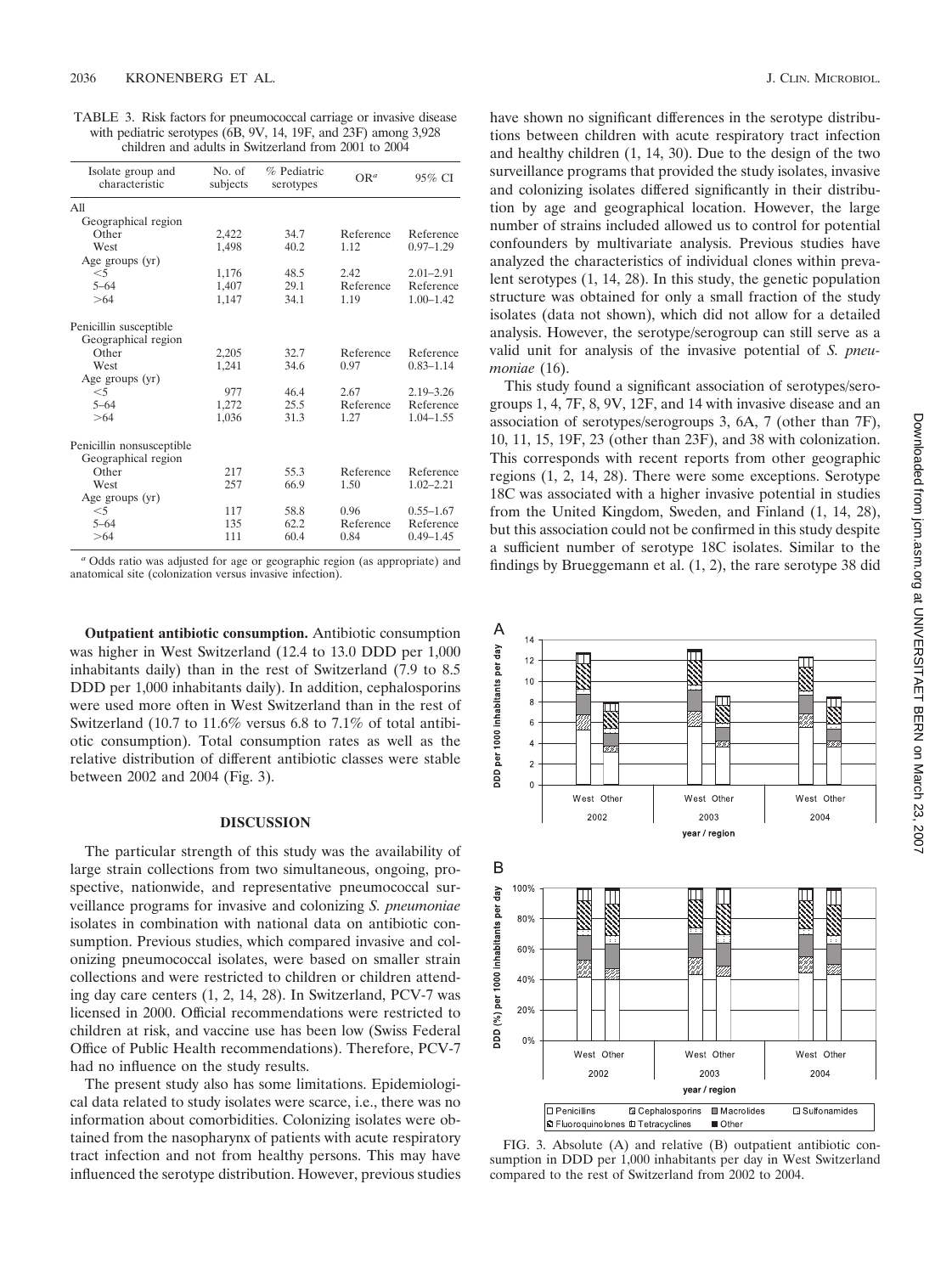not appear to exhibit an increased invasive potential as suggested previously by Hanage et al. (14). One likely explanation for this discrepancy could be that distinct clones of serotypes 18C and 38 circulate in Northern Europe. The characterization of serotypes/serogroups with high invasive potential is of epidemiological and public health importance. Pneumococcal serotypes/serogroups with a propensity for colonization are also relevant since they can cause high morbidity through upper respiratory tract infections such as acute otitis media. Surveillance should therefore include both colonizing and invasive pneumococcal strains.

Serotypes 1, 4, 7F, and 8, which have a high risk for invasiveness, had very low proportions of serotype-specific penicillin resistance. Low exposure to antibiotic selection pressure and reduced probability for the acquisition of resistance genes due to a short duration of colonization may explain this association. Serotype 3 had little resistance despite a propensity for colonization. A constitutively high level of expression of the polysaccharide capsule in serotype 3 may impede invasiveness and the acquisition of resistance genes during colonization (13, 31). Serotypes 14 and 9V have been associated with both invasive disease and antibiotic resistance. However, both serotypes are probably good invaders and colonizers, as described in this study and previous studies (1, 14, 28).

The relative serotype/serogroup distribution differed between invasive and colonizing *S. pneumoniae* isolates. Variations were due mostly to different rank orders of serotypes/ serogroups rather than a vastly different composition. The differences in rank orders reflected the invasive or colonizing potential of individual serotypes/serogroups as described above. This is in accordance with findings of previous studies (20, 21, 26). The major discrepancies between colonizing and invasive pneumococci were related to serotypes 14, which predominated among invasive isolates, and 19F, which was the most frequent colonizing serotype. Since both serotypes were associated with penicillin resistance and since both serotypes are included in the 7-valent conjugated vaccine, neither the overall penicillin resistance nor the proportion of serotypes covered by the vaccine differed significantly between colonizing and invasive isolates. However, this balance could easily be disturbed by serotype redistribution, for instance, due to vaccine selection pressure. Therefore, colonizing isolates should only be used with caution to predict serotype distribution and resistance among invasive isolates.

Age-specific serotype/serogroup distribution of invasive *S. pneumoniae* isolates in this study corresponded well with findings in other European countries. The pediatric serotypes 6B, 9V, 14, 19F, and 23F predominated among the youngest age group, and serotypes 1, 3, 4, 7, 7F, 8, and 22 were relatively more prevalent after infancy (15). Serotype 3 accounted for a larger percentage of invasive disease among young children in Switzerland (13%) than in other European countries (maximum of 5 to 6%) (15). Serotype 3 has rarely been associated with antibiotic resistance. The high prevalence of serotype 3 may therefore reflect the relatively low antibiotic selection pressure in Switzerland, as discussed below.

The proportion of pediatric serotypes was higher among elderly persons than among middle-aged adults. Others have also observed this association. However, in this study, the proportion of pediatric serotypes among the elderly (34%) was considerably lower than that reported in previous reports from the United States  $(>44\%)$ , Scotland  $(58\%)$ , and Sweden (48%) (8, 10, 19, 23). Waning immunity with increasing age, antibiotic selection pressure, and increased exposure to pediatric serotypes have been discussed as possible explanations for the predominance of pediatric serotypes among the elderly population (10). All three factors probably play a role and act in concert. Here, as in the United States (10), the association of pediatric serotypes with old age was also preserved when the analysis was restricted to penicillin-susceptible isolates. This supports the suggested role of waning immunity in the selection of pediatric serotypes. However, antibiotic selection pressure is also likely to be an important factor. In Switzerland, the rate of antibiotic consumption in outpatients is among the lowest observed in Europe, with an average of 8.97 DDD per 1,000 inhabitants per day (5, 11, 12). Only in The Netherlands has antibiotic consumption been equally low. Low antibiotic selection pressure may explain the relatively low proportion of pediatric serotypes among the elderly population observed in this study. These findings are relevant for the expected indirect effect (herd immunity) of PCV-7 on older age groups and for the potential use of this vaccine in the elderly (10, 32). The proportion of serotypes covered by PCV-7 among infants was lower in Switzerland than in other European countries (16, 17). Again, low antibiotic selection pressure seems to be an important reason for this observation. In contrast with previous studies from the United States and South Africa, no association was found between pediatric serotypes and women of childbearing age (3, 10). This suggests that sociodemographic factors associated with low crowding may have also influenced the study results.

A higher proportion of pediatric serotypes and significantly higher serotype-specific proportions of penicillin resistance for the pediatric serotypes 6B, 9V, 14, and 19F were observed in West Switzerland. Antibiotic consumption among outpatients in this region is significantly higher than in other regions of Switzerland (Fig. 3) (11, 25). In addition, cephalosporins, which exert a higher selection pressure for penicillin-resistant *S. pneumoniae* isolates than amoxicillin (4), are used more frequently in West Switzerland (Fig. 3). Also, day care attendance has been shown to be significantly higher in West Switzerland (20.7 versus 11.9%), although it was not an independent risk factor for the carriage of PNSP (25). The spread of penicillin resistance in *S. pneumoniae* isolates is probably due to the geographical spread of a small number of resistant clones rather than a frequent de novo development of resistance in individual isolates (22). Therefore, antibiotic selection pressure as well as easier dissemination in day care centers were probably responsible for the selection of resistant clones in West Switzerland, leading to higher proportions of SSR and resistant serotypes in this geographic region. However, there is some evidence that pneumococcal strains with recently acquired penicillin resistance may have also been selected (18).

In conclusion, the epidemiology of invasive and colonizing *S. pneumoniae* isolates is influenced by the serotype-specific potential for invasiveness and colonization. Surveillance programs should therefore include both colonizing and invasive *S. pneumoniae* isolates*.* In addition, antibiotic selection pressure determines the serotype distribution in different age groups and in